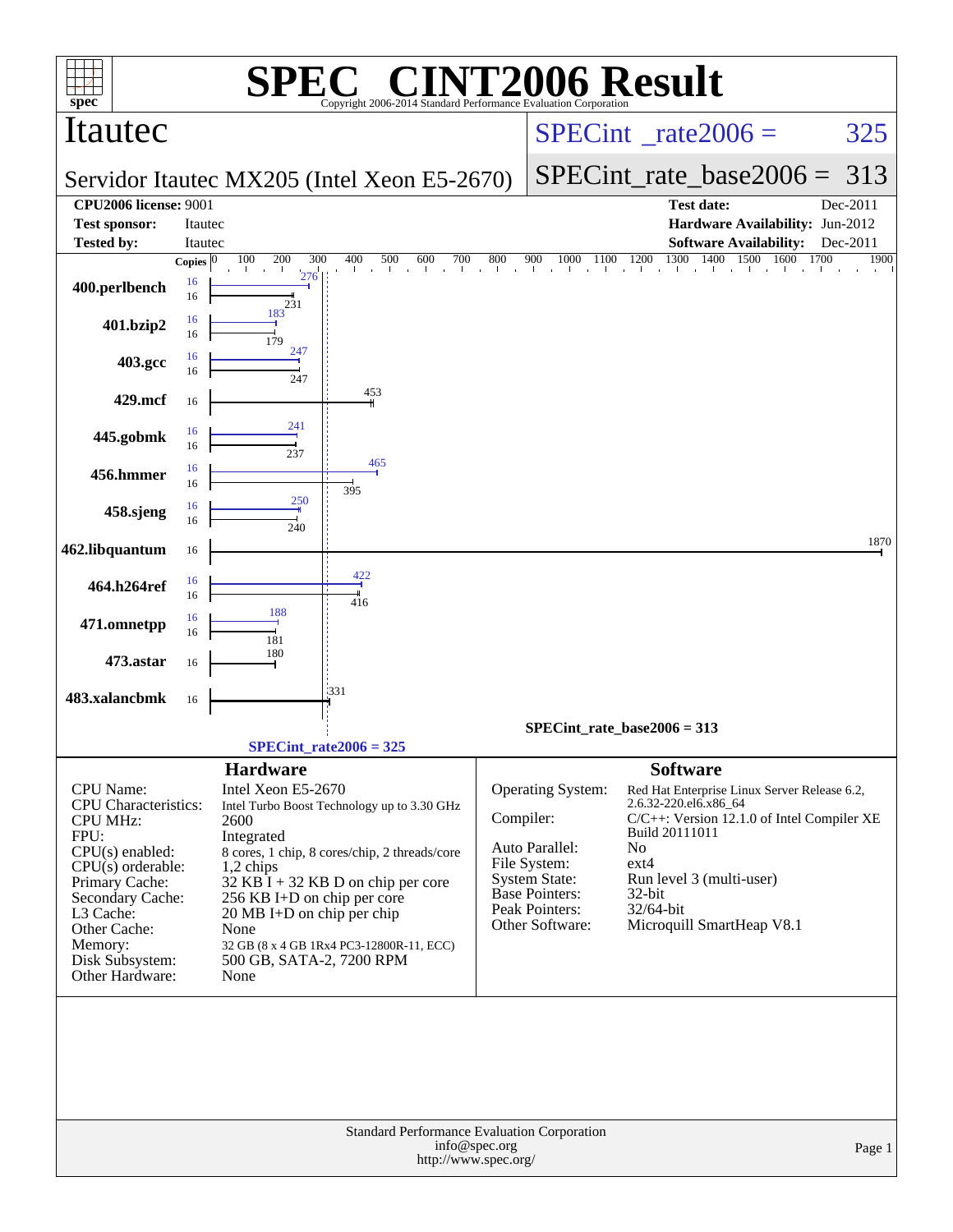

### Itautec

# SPECint rate $2006 = 325$

Servidor Itautec MX205 (Intel Xeon E5-2670)

[SPECint\\_rate\\_base2006 =](http://www.spec.org/auto/cpu2006/Docs/result-fields.html#SPECintratebase2006) 313

**[CPU2006 license:](http://www.spec.org/auto/cpu2006/Docs/result-fields.html#CPU2006license)** 9001 **[Test date:](http://www.spec.org/auto/cpu2006/Docs/result-fields.html#Testdate)** Dec-2011

**[Test sponsor:](http://www.spec.org/auto/cpu2006/Docs/result-fields.html#Testsponsor)** Itautec **[Hardware Availability:](http://www.spec.org/auto/cpu2006/Docs/result-fields.html#HardwareAvailability)** Jun-2012 **[Tested by:](http://www.spec.org/auto/cpu2006/Docs/result-fields.html#Testedby)** Itautec **Italien Contract Contract Contract Contract Contract Contract Contract Contract Contract Contract Contract Contract Contract Contract Contract Contract Contract Contract Contract Contract Contract Con** 

#### **[Results Table](http://www.spec.org/auto/cpu2006/Docs/result-fields.html#ResultsTable)**

|                                                                                                          | <b>Base</b>   |                |            |                |            |                |       | <b>Peak</b>   |                |              |                |              |                |              |  |
|----------------------------------------------------------------------------------------------------------|---------------|----------------|------------|----------------|------------|----------------|-------|---------------|----------------|--------------|----------------|--------------|----------------|--------------|--|
| <b>Benchmark</b>                                                                                         | <b>Copies</b> | <b>Seconds</b> | Ratio      | <b>Seconds</b> | Ratio      | <b>Seconds</b> | Ratio | <b>Copies</b> | <b>Seconds</b> | <b>Ratio</b> | <b>Seconds</b> | <b>Ratio</b> | <b>Seconds</b> | <b>Ratio</b> |  |
| 400.perlbench                                                                                            | 16            | 673            | 232        | 686            | 228        | 676            | 231   | 16            | 575            | 272          | 567            | 276          | 567            | 276          |  |
| 401.bzip2                                                                                                | 16            | 864            | 179        | 866            | 178        | 862            | 179l  | 16            | 841            | 183          | 856            | 180          | 837            | 184          |  |
| $403.\mathrm{gcc}$                                                                                       | 16            | 521            | 247        | 521            | 247        | 521            | 247   | 16            | 522            | 247          | 523            | 246          | 522            | 247          |  |
| $429$ .mcf                                                                                               | 16            | 326            | 447        | 322            | 453        | 322            | 453   | 16            | 326            | 447          | 322            | 453          | 322            | 453          |  |
| $445$ .gobmk                                                                                             | 16            | 708            | 237        | 712            | 236        | 703            | 239   | 16            | 697            | 241          | 699            | 240          | 697            | 241          |  |
| 456.hmmer                                                                                                | 16            | 378            | 395        | 378            | 395        | 378            | 395   | 16            | 320            | 466          | 322            | 463          | 321            | 465          |  |
| $458$ .sjeng                                                                                             | 16            | 806            | 240        | 805            | 240        | 805            | 240   | 16            | 776            | 250          | 792            | 244          | 771            | 251          |  |
| 462.libquantum                                                                                           | 16            | 177            | 1870       | 177            | 1870       | 177            | 1870  | 16            | 177            | 1870         | 177            | 1870         | 177            | 1870         |  |
| 464.h264ref                                                                                              | 16            | 852            | 416        | 863            | 410        | 852            | 416   | 16            | 838            | 423          | 847            | 418          | 839            | 422          |  |
| 471.omnetpp                                                                                              | 16            | 554            | 180        | 554            | 181        | 554            | 181   | 16            | 531            | 188          | 530            | 189          | 531            | 188          |  |
| 473.astar                                                                                                | 16            | 626            | 179        | 624            | <b>180</b> | 622            | 181   | 16            | 626            | 179          | 624            | <b>180</b>   | 622            | 181          |  |
| 483.xalancbmk                                                                                            | 16            | 334            | <b>331</b> | 333            | 332        | 335            | 330   | 16            | 334            | 331          | 333            | 332          | 335            | 330          |  |
| Results appear in the order in which they were run. Bold underlined text indicates a median measurement. |               |                |            |                |            |                |       |               |                |              |                |              |                |              |  |

#### **[Submit Notes](http://www.spec.org/auto/cpu2006/Docs/result-fields.html#SubmitNotes)**

The config file option 'submit' was used. numactl was used to bind copies to the cores

### **[Operating System Notes](http://www.spec.org/auto/cpu2006/Docs/result-fields.html#OperatingSystemNotes)**

 'ulimit -s unlimited' was used to set the stacksize to unlimited prior to run. Large pages were not enabled for this run

#### **[Platform Notes](http://www.spec.org/auto/cpu2006/Docs/result-fields.html#PlatformNotes)**

 Sysinfo program /home/rcaneca/cpu2006/Docs/sysinfo \$Rev: 6775 \$ \$Date:: 2011-08-16 #\$ 8787f7622badcf24e01c368b1db4377c running on itautecfam5 Sat Dec 3 17:36:01 2011 This section contains SUT (System Under Test) info as seen by some common utilities. To remove or add to this section, see: <http://www.spec.org/cpu2006/Docs/config.html#sysinfo> From /proc/cpuinfo model name : Genuine Intel(R) CPU @ 2.60GHz 1 "physical id"s (chips) 16 "processors" cores, siblings (Caution: counting these is hw and system dependent. The following excerpts from /proc/cpuinfo might not be reliable. Use with caution.) cpu cores : 8 siblings : 16 Continued on next page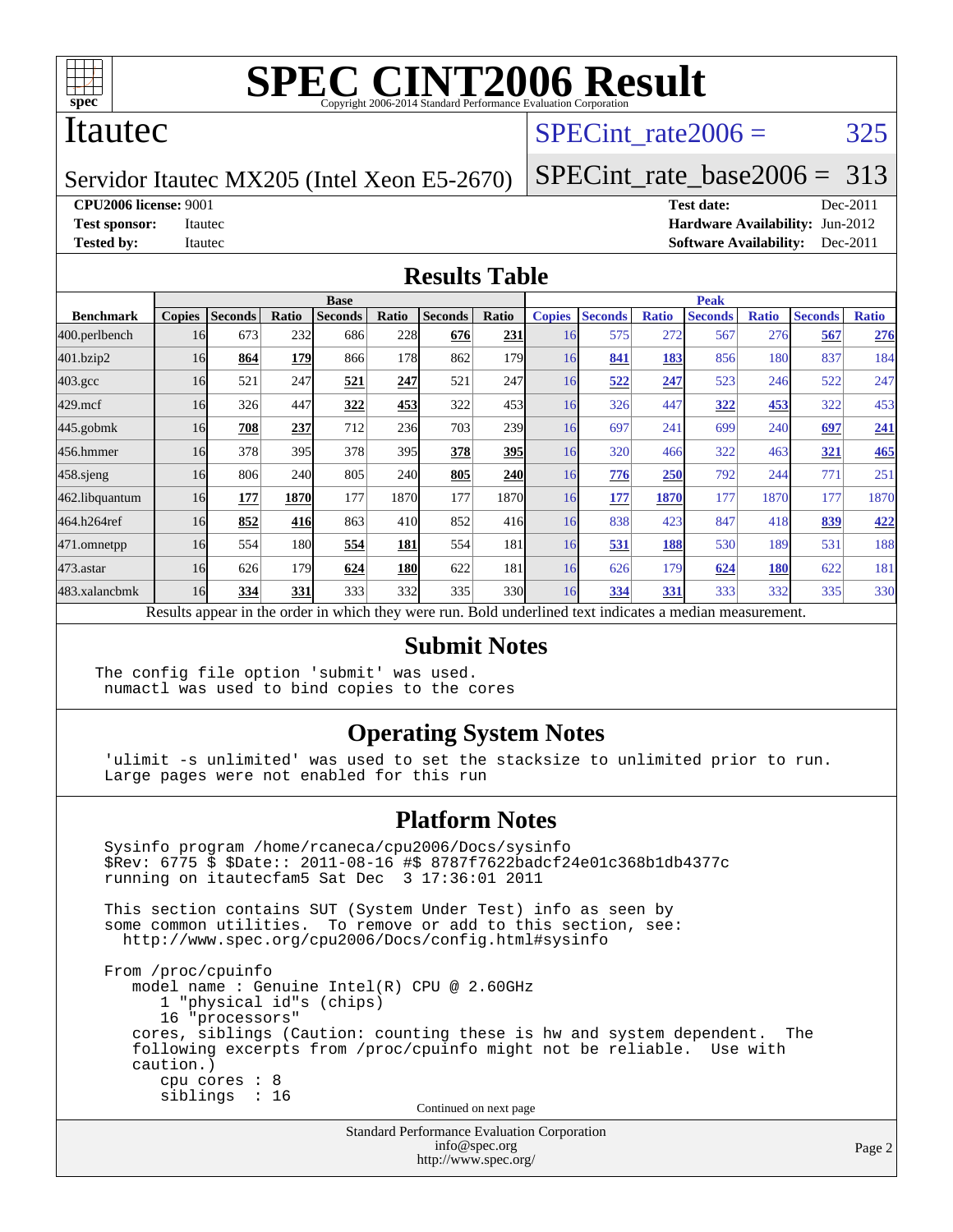

### Itautec

SPECint rate $2006 = 325$ 

Servidor Itautec MX205 (Intel Xeon E5-2670)

[SPECint\\_rate\\_base2006 =](http://www.spec.org/auto/cpu2006/Docs/result-fields.html#SPECintratebase2006) 313 **[CPU2006 license:](http://www.spec.org/auto/cpu2006/Docs/result-fields.html#CPU2006license)** 9001 **[Test date:](http://www.spec.org/auto/cpu2006/Docs/result-fields.html#Testdate)** Dec-2011

**[Test sponsor:](http://www.spec.org/auto/cpu2006/Docs/result-fields.html#Testsponsor)** Itautec **[Hardware Availability:](http://www.spec.org/auto/cpu2006/Docs/result-fields.html#HardwareAvailability)** Jun-2012 **[Tested by:](http://www.spec.org/auto/cpu2006/Docs/result-fields.html#Testedby)** Itautec **Italien Contract Contract Contract Contract Contract Contract Contract Contract Contract Contract Contract Contract Contract Contract Contract Contract Contract Contract Contract Contract Contract Con** 

#### **[Platform Notes \(Continued\)](http://www.spec.org/auto/cpu2006/Docs/result-fields.html#PlatformNotes)**

 physical 0: cores 0 1 2 3 4 5 6 7 cache size : 20480 KB From /proc/meminfo MemTotal: 32851432 kB HugePages\_Total: 0 Hugepagesize: 2048 kB /usr/bin/lsb\_release -d Red Hat Enterprise Linux Server release 6.2 (Santiago) From /etc/\*release\* /etc/\*version\* redhat-release: Red Hat Enterprise Linux Server release 6.2 (Santiago) system-release: Red Hat Enterprise Linux Server release 6.2 (Santiago) system-release-cpe: cpe:/o:redhat:enterprise\_linux:6server:ga:server uname -a: Linux itautecfam5 2.6.32-220.el6.x86\_64 #1 SMP Wed Nov 9 08:03:13 EST 2011 x86\_64 x86\_64 x86\_64 GNU/Linux run-level 3 Dec 3 17:20 SPEC is set to: /home/rcaneca/cpu2006 Filesystem Type Size Used Avail Use% Mounted on /dev/mapper/vg\_itautecfam5-lv\_home 280G 4.5G 262G 2% / home

(End of data from sysinfo program)

#### **[General Notes](http://www.spec.org/auto/cpu2006/Docs/result-fields.html#GeneralNotes)**

 This result was measured on the Servidor Itautec MX205. The Servidor Itautec MX205, the Servidor Itautec MX225+ and the Servidor Itautec LX205 are electronically equivalent.

# **[Base Compiler Invocation](http://www.spec.org/auto/cpu2006/Docs/result-fields.html#BaseCompilerInvocation)**

[C benchmarks](http://www.spec.org/auto/cpu2006/Docs/result-fields.html#Cbenchmarks): [icc -m32](http://www.spec.org/cpu2006/results/res2012q3/cpu2006-20120824-24331.flags.html#user_CCbase_intel_icc_5ff4a39e364c98233615fdd38438c6f2)

[C++ benchmarks:](http://www.spec.org/auto/cpu2006/Docs/result-fields.html#CXXbenchmarks) [icpc -m32](http://www.spec.org/cpu2006/results/res2012q3/cpu2006-20120824-24331.flags.html#user_CXXbase_intel_icpc_4e5a5ef1a53fd332b3c49e69c3330699)

# **[Base Portability Flags](http://www.spec.org/auto/cpu2006/Docs/result-fields.html#BasePortabilityFlags)**

400.perlbench: [-DSPEC\\_CPU\\_LINUX\\_IA32](http://www.spec.org/cpu2006/results/res2012q3/cpu2006-20120824-24331.flags.html#b400.perlbench_baseCPORTABILITY_DSPEC_CPU_LINUX_IA32)

Continued on next page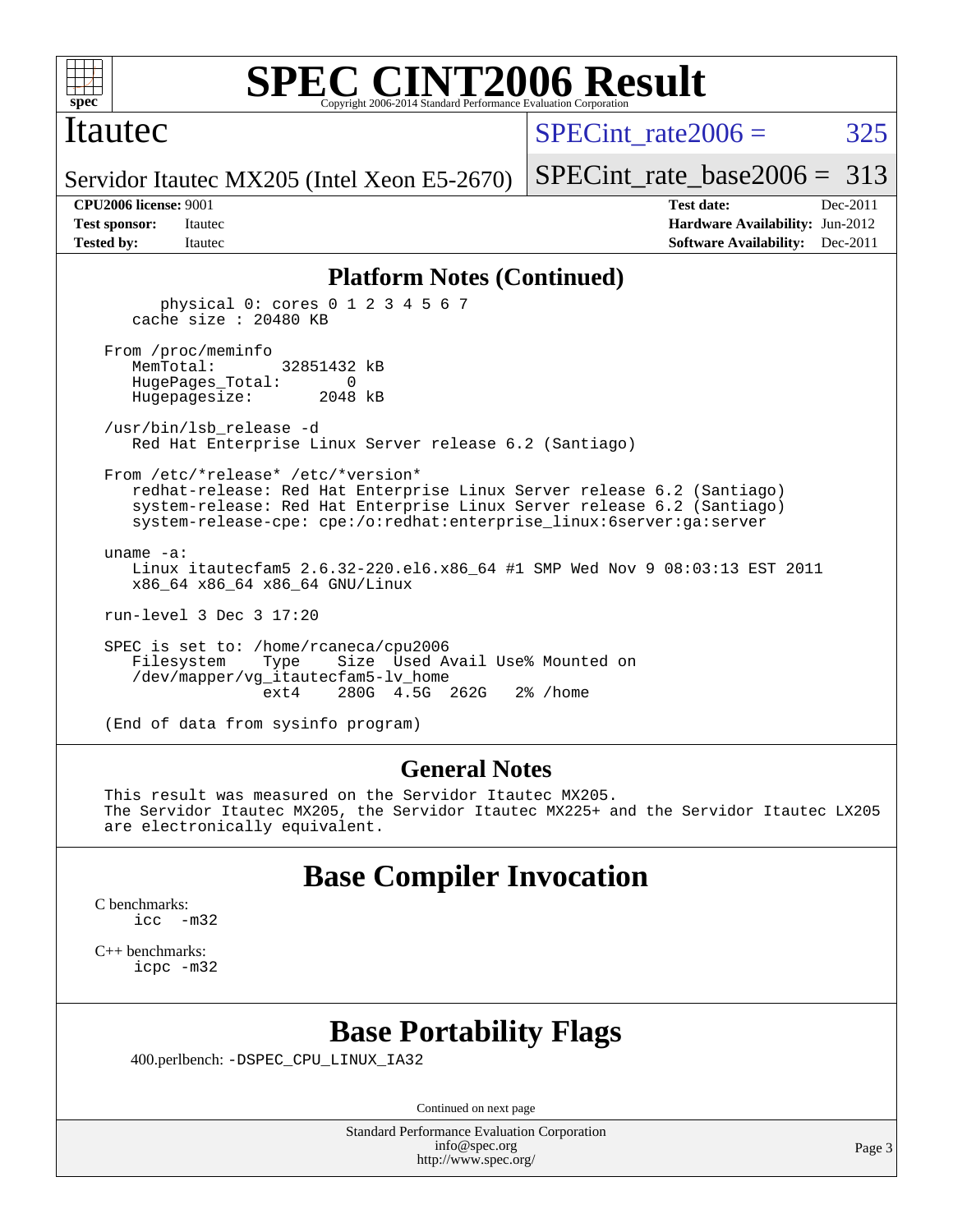

### Itautec

SPECint rate $2006 = 325$ 

Servidor Itautec MX205 (Intel Xeon E5-2670)

[SPECint\\_rate\\_base2006 =](http://www.spec.org/auto/cpu2006/Docs/result-fields.html#SPECintratebase2006) 313

**[CPU2006 license:](http://www.spec.org/auto/cpu2006/Docs/result-fields.html#CPU2006license)** 9001 **[Test date:](http://www.spec.org/auto/cpu2006/Docs/result-fields.html#Testdate)** Dec-2011 **[Test sponsor:](http://www.spec.org/auto/cpu2006/Docs/result-fields.html#Testsponsor)** Itautec **[Hardware Availability:](http://www.spec.org/auto/cpu2006/Docs/result-fields.html#HardwareAvailability)** Jun-2012 **[Tested by:](http://www.spec.org/auto/cpu2006/Docs/result-fields.html#Testedby)** Itautec **Italien Contract Contract Contract Contract Contract Contract Contract Contract Contract Contract Contract Contract Contract Contract Contract Contract Contract Contract Contract Contract Contract Con** 

# **[Base Portability Flags \(Continued\)](http://www.spec.org/auto/cpu2006/Docs/result-fields.html#BasePortabilityFlags)**

 462.libquantum: [-DSPEC\\_CPU\\_LINUX](http://www.spec.org/cpu2006/results/res2012q3/cpu2006-20120824-24331.flags.html#b462.libquantum_baseCPORTABILITY_DSPEC_CPU_LINUX) 483.xalancbmk: [-DSPEC\\_CPU\\_LINUX](http://www.spec.org/cpu2006/results/res2012q3/cpu2006-20120824-24331.flags.html#b483.xalancbmk_baseCXXPORTABILITY_DSPEC_CPU_LINUX)

**[Base Optimization Flags](http://www.spec.org/auto/cpu2006/Docs/result-fields.html#BaseOptimizationFlags)**

[C benchmarks](http://www.spec.org/auto/cpu2006/Docs/result-fields.html#Cbenchmarks):

[-xSSE4.2](http://www.spec.org/cpu2006/results/res2012q3/cpu2006-20120824-24331.flags.html#user_CCbase_f-xSSE42_f91528193cf0b216347adb8b939d4107) [-ipo](http://www.spec.org/cpu2006/results/res2012q3/cpu2006-20120824-24331.flags.html#user_CCbase_f-ipo) [-O3](http://www.spec.org/cpu2006/results/res2012q3/cpu2006-20120824-24331.flags.html#user_CCbase_f-O3) [-no-prec-div](http://www.spec.org/cpu2006/results/res2012q3/cpu2006-20120824-24331.flags.html#user_CCbase_f-no-prec-div) [-opt-prefetch](http://www.spec.org/cpu2006/results/res2012q3/cpu2006-20120824-24331.flags.html#user_CCbase_f-opt-prefetch) [-opt-mem-layout-trans=3](http://www.spec.org/cpu2006/results/res2012q3/cpu2006-20120824-24331.flags.html#user_CCbase_f-opt-mem-layout-trans_a7b82ad4bd7abf52556d4961a2ae94d5)

[C++ benchmarks:](http://www.spec.org/auto/cpu2006/Docs/result-fields.html#CXXbenchmarks)

[-xSSE4.2](http://www.spec.org/cpu2006/results/res2012q3/cpu2006-20120824-24331.flags.html#user_CXXbase_f-xSSE42_f91528193cf0b216347adb8b939d4107) [-ipo](http://www.spec.org/cpu2006/results/res2012q3/cpu2006-20120824-24331.flags.html#user_CXXbase_f-ipo) [-O3](http://www.spec.org/cpu2006/results/res2012q3/cpu2006-20120824-24331.flags.html#user_CXXbase_f-O3) [-no-prec-div](http://www.spec.org/cpu2006/results/res2012q3/cpu2006-20120824-24331.flags.html#user_CXXbase_f-no-prec-div) [-opt-prefetch](http://www.spec.org/cpu2006/results/res2012q3/cpu2006-20120824-24331.flags.html#user_CXXbase_f-opt-prefetch) [-opt-mem-layout-trans=3](http://www.spec.org/cpu2006/results/res2012q3/cpu2006-20120824-24331.flags.html#user_CXXbase_f-opt-mem-layout-trans_a7b82ad4bd7abf52556d4961a2ae94d5) [-Wl,-z,muldefs](http://www.spec.org/cpu2006/results/res2012q3/cpu2006-20120824-24331.flags.html#user_CXXbase_link_force_multiple1_74079c344b956b9658436fd1b6dd3a8a) [-L/home/rcaneca/sh/SmartHeap\\_8.1/lib -lsmartheap](http://www.spec.org/cpu2006/results/res2012q3/cpu2006-20120824-24331.flags.html#user_CXXbase_SmartHeap_0f3a9c58980a95eacf4c6b7a458c149d)

# **[Base Other Flags](http://www.spec.org/auto/cpu2006/Docs/result-fields.html#BaseOtherFlags)**

[C benchmarks](http://www.spec.org/auto/cpu2006/Docs/result-fields.html#Cbenchmarks):

403.gcc: [-Dalloca=\\_alloca](http://www.spec.org/cpu2006/results/res2012q3/cpu2006-20120824-24331.flags.html#b403.gcc_baseEXTRA_CFLAGS_Dalloca_be3056838c12de2578596ca5467af7f3)

# **[Peak Compiler Invocation](http://www.spec.org/auto/cpu2006/Docs/result-fields.html#PeakCompilerInvocation)**

[C benchmarks \(except as noted below\)](http://www.spec.org/auto/cpu2006/Docs/result-fields.html#Cbenchmarksexceptasnotedbelow): [icc -m32](http://www.spec.org/cpu2006/results/res2012q3/cpu2006-20120824-24331.flags.html#user_CCpeak_intel_icc_5ff4a39e364c98233615fdd38438c6f2)

400.perlbench: [icc -m64](http://www.spec.org/cpu2006/results/res2012q3/cpu2006-20120824-24331.flags.html#user_peakCCLD400_perlbench_intel_icc_64bit_bda6cc9af1fdbb0edc3795bac97ada53)

401.bzip2: [icc -m64](http://www.spec.org/cpu2006/results/res2012q3/cpu2006-20120824-24331.flags.html#user_peakCCLD401_bzip2_intel_icc_64bit_bda6cc9af1fdbb0edc3795bac97ada53)

456.hmmer: [icc -m64](http://www.spec.org/cpu2006/results/res2012q3/cpu2006-20120824-24331.flags.html#user_peakCCLD456_hmmer_intel_icc_64bit_bda6cc9af1fdbb0edc3795bac97ada53)

458.sjeng: [icc -m64](http://www.spec.org/cpu2006/results/res2012q3/cpu2006-20120824-24331.flags.html#user_peakCCLD458_sjeng_intel_icc_64bit_bda6cc9af1fdbb0edc3795bac97ada53)

[C++ benchmarks:](http://www.spec.org/auto/cpu2006/Docs/result-fields.html#CXXbenchmarks) [icpc -m32](http://www.spec.org/cpu2006/results/res2012q3/cpu2006-20120824-24331.flags.html#user_CXXpeak_intel_icpc_4e5a5ef1a53fd332b3c49e69c3330699)

# **[Peak Portability Flags](http://www.spec.org/auto/cpu2006/Docs/result-fields.html#PeakPortabilityFlags)**

 400.perlbench: [-DSPEC\\_CPU\\_LP64](http://www.spec.org/cpu2006/results/res2012q3/cpu2006-20120824-24331.flags.html#b400.perlbench_peakCPORTABILITY_DSPEC_CPU_LP64) [-DSPEC\\_CPU\\_LINUX\\_X64](http://www.spec.org/cpu2006/results/res2012q3/cpu2006-20120824-24331.flags.html#b400.perlbench_peakCPORTABILITY_DSPEC_CPU_LINUX_X64) 401.bzip2: [-DSPEC\\_CPU\\_LP64](http://www.spec.org/cpu2006/results/res2012q3/cpu2006-20120824-24331.flags.html#suite_peakCPORTABILITY401_bzip2_DSPEC_CPU_LP64) 456.hmmer: [-DSPEC\\_CPU\\_LP64](http://www.spec.org/cpu2006/results/res2012q3/cpu2006-20120824-24331.flags.html#suite_peakCPORTABILITY456_hmmer_DSPEC_CPU_LP64) 458.sjeng: [-DSPEC\\_CPU\\_LP64](http://www.spec.org/cpu2006/results/res2012q3/cpu2006-20120824-24331.flags.html#suite_peakCPORTABILITY458_sjeng_DSPEC_CPU_LP64) 462.libquantum: [-DSPEC\\_CPU\\_LINUX](http://www.spec.org/cpu2006/results/res2012q3/cpu2006-20120824-24331.flags.html#b462.libquantum_peakCPORTABILITY_DSPEC_CPU_LINUX)

Continued on next page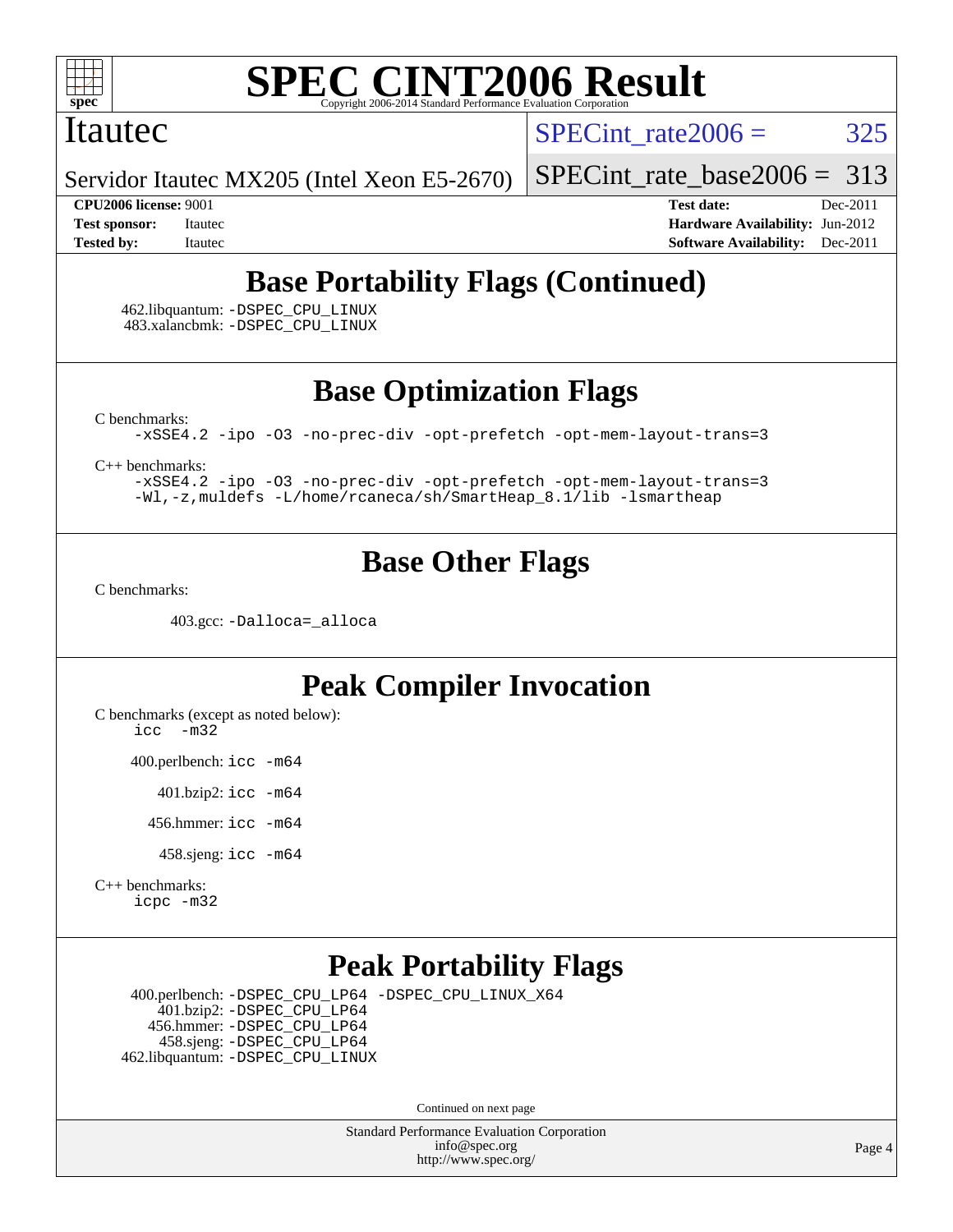

## Itautec

SPECint rate $2006 = 325$ 

Servidor Itautec MX205 (Intel Xeon E5-2670)

[SPECint\\_rate\\_base2006 =](http://www.spec.org/auto/cpu2006/Docs/result-fields.html#SPECintratebase2006) 313

**[CPU2006 license:](http://www.spec.org/auto/cpu2006/Docs/result-fields.html#CPU2006license)** 9001 **[Test date:](http://www.spec.org/auto/cpu2006/Docs/result-fields.html#Testdate)** Dec-2011 **[Test sponsor:](http://www.spec.org/auto/cpu2006/Docs/result-fields.html#Testsponsor)** Itautec **[Hardware Availability:](http://www.spec.org/auto/cpu2006/Docs/result-fields.html#HardwareAvailability)** Jun-2012 **[Tested by:](http://www.spec.org/auto/cpu2006/Docs/result-fields.html#Testedby)** Itautec **Italien Contract Contract Contract Contract Contract Contract Contract Contract Contract Contract Contract Contract Contract Contract Contract Contract Contract Contract Contract Contract Contract Con** 

# **[Peak Portability Flags \(Continued\)](http://www.spec.org/auto/cpu2006/Docs/result-fields.html#PeakPortabilityFlags)**

483.xalancbmk: [-DSPEC\\_CPU\\_LINUX](http://www.spec.org/cpu2006/results/res2012q3/cpu2006-20120824-24331.flags.html#b483.xalancbmk_peakCXXPORTABILITY_DSPEC_CPU_LINUX)

# **[Peak Optimization Flags](http://www.spec.org/auto/cpu2006/Docs/result-fields.html#PeakOptimizationFlags)**

[C benchmarks](http://www.spec.org/auto/cpu2006/Docs/result-fields.html#Cbenchmarks):

 400.perlbench: [-xSSE4.2](http://www.spec.org/cpu2006/results/res2012q3/cpu2006-20120824-24331.flags.html#user_peakPASS2_CFLAGSPASS2_LDCFLAGS400_perlbench_f-xSSE42_f91528193cf0b216347adb8b939d4107)(pass 2) [-prof-gen](http://www.spec.org/cpu2006/results/res2012q3/cpu2006-20120824-24331.flags.html#user_peakPASS1_CFLAGSPASS1_LDCFLAGS400_perlbench_prof_gen_e43856698f6ca7b7e442dfd80e94a8fc)(pass 1) [-ipo](http://www.spec.org/cpu2006/results/res2012q3/cpu2006-20120824-24331.flags.html#user_peakPASS2_CFLAGSPASS2_LDCFLAGS400_perlbench_f-ipo)(pass 2) [-O3](http://www.spec.org/cpu2006/results/res2012q3/cpu2006-20120824-24331.flags.html#user_peakPASS2_CFLAGSPASS2_LDCFLAGS400_perlbench_f-O3)(pass 2) [-no-prec-div](http://www.spec.org/cpu2006/results/res2012q3/cpu2006-20120824-24331.flags.html#user_peakPASS2_CFLAGSPASS2_LDCFLAGS400_perlbench_f-no-prec-div)(pass 2) [-prof-use](http://www.spec.org/cpu2006/results/res2012q3/cpu2006-20120824-24331.flags.html#user_peakPASS2_CFLAGSPASS2_LDCFLAGS400_perlbench_prof_use_bccf7792157ff70d64e32fe3e1250b55)(pass 2) [-auto-ilp32](http://www.spec.org/cpu2006/results/res2012q3/cpu2006-20120824-24331.flags.html#user_peakCOPTIMIZE400_perlbench_f-auto-ilp32) 401.bzip2: [-xSSE4.2](http://www.spec.org/cpu2006/results/res2012q3/cpu2006-20120824-24331.flags.html#user_peakPASS2_CFLAGSPASS2_LDCFLAGS401_bzip2_f-xSSE42_f91528193cf0b216347adb8b939d4107)(pass 2) [-prof-gen](http://www.spec.org/cpu2006/results/res2012q3/cpu2006-20120824-24331.flags.html#user_peakPASS1_CFLAGSPASS1_LDCFLAGS401_bzip2_prof_gen_e43856698f6ca7b7e442dfd80e94a8fc)(pass 1) [-ipo](http://www.spec.org/cpu2006/results/res2012q3/cpu2006-20120824-24331.flags.html#user_peakPASS2_CFLAGSPASS2_LDCFLAGS401_bzip2_f-ipo)(pass 2) [-O3](http://www.spec.org/cpu2006/results/res2012q3/cpu2006-20120824-24331.flags.html#user_peakPASS2_CFLAGSPASS2_LDCFLAGS401_bzip2_f-O3)(pass 2) [-no-prec-div](http://www.spec.org/cpu2006/results/res2012q3/cpu2006-20120824-24331.flags.html#user_peakPASS2_CFLAGSPASS2_LDCFLAGS401_bzip2_f-no-prec-div)(pass 2) [-prof-use](http://www.spec.org/cpu2006/results/res2012q3/cpu2006-20120824-24331.flags.html#user_peakPASS2_CFLAGSPASS2_LDCFLAGS401_bzip2_prof_use_bccf7792157ff70d64e32fe3e1250b55)(pass 2) [-opt-prefetch](http://www.spec.org/cpu2006/results/res2012q3/cpu2006-20120824-24331.flags.html#user_peakCOPTIMIZE401_bzip2_f-opt-prefetch) [-auto-ilp32](http://www.spec.org/cpu2006/results/res2012q3/cpu2006-20120824-24331.flags.html#user_peakCOPTIMIZE401_bzip2_f-auto-ilp32) [-ansi-alias](http://www.spec.org/cpu2006/results/res2012q3/cpu2006-20120824-24331.flags.html#user_peakCOPTIMIZE401_bzip2_f-ansi-alias) 403.gcc: [-xSSE4.2](http://www.spec.org/cpu2006/results/res2012q3/cpu2006-20120824-24331.flags.html#user_peakCOPTIMIZE403_gcc_f-xSSE42_f91528193cf0b216347adb8b939d4107) [-ipo](http://www.spec.org/cpu2006/results/res2012q3/cpu2006-20120824-24331.flags.html#user_peakCOPTIMIZE403_gcc_f-ipo) [-O3](http://www.spec.org/cpu2006/results/res2012q3/cpu2006-20120824-24331.flags.html#user_peakCOPTIMIZE403_gcc_f-O3) [-no-prec-div](http://www.spec.org/cpu2006/results/res2012q3/cpu2006-20120824-24331.flags.html#user_peakCOPTIMIZE403_gcc_f-no-prec-div)  $429$ .mcf: basepeak = yes 445.gobmk: [-xSSE4.2](http://www.spec.org/cpu2006/results/res2012q3/cpu2006-20120824-24331.flags.html#user_peakPASS2_CFLAGSPASS2_LDCFLAGS445_gobmk_f-xSSE42_f91528193cf0b216347adb8b939d4107)(pass 2) [-prof-gen](http://www.spec.org/cpu2006/results/res2012q3/cpu2006-20120824-24331.flags.html#user_peakPASS1_CFLAGSPASS1_LDCFLAGS445_gobmk_prof_gen_e43856698f6ca7b7e442dfd80e94a8fc)(pass 1) [-prof-use](http://www.spec.org/cpu2006/results/res2012q3/cpu2006-20120824-24331.flags.html#user_peakPASS2_CFLAGSPASS2_LDCFLAGS445_gobmk_prof_use_bccf7792157ff70d64e32fe3e1250b55)(pass 2) [-ansi-alias](http://www.spec.org/cpu2006/results/res2012q3/cpu2006-20120824-24331.flags.html#user_peakCOPTIMIZE445_gobmk_f-ansi-alias) [-opt-mem-layout-trans=3](http://www.spec.org/cpu2006/results/res2012q3/cpu2006-20120824-24331.flags.html#user_peakCOPTIMIZE445_gobmk_f-opt-mem-layout-trans_a7b82ad4bd7abf52556d4961a2ae94d5) 456.hmmer: [-xSSE4.2](http://www.spec.org/cpu2006/results/res2012q3/cpu2006-20120824-24331.flags.html#user_peakCOPTIMIZE456_hmmer_f-xSSE42_f91528193cf0b216347adb8b939d4107) [-ipo](http://www.spec.org/cpu2006/results/res2012q3/cpu2006-20120824-24331.flags.html#user_peakCOPTIMIZE456_hmmer_f-ipo) [-O3](http://www.spec.org/cpu2006/results/res2012q3/cpu2006-20120824-24331.flags.html#user_peakCOPTIMIZE456_hmmer_f-O3) [-no-prec-div](http://www.spec.org/cpu2006/results/res2012q3/cpu2006-20120824-24331.flags.html#user_peakCOPTIMIZE456_hmmer_f-no-prec-div) [-unroll2](http://www.spec.org/cpu2006/results/res2012q3/cpu2006-20120824-24331.flags.html#user_peakCOPTIMIZE456_hmmer_f-unroll_784dae83bebfb236979b41d2422d7ec2) [-auto-ilp32](http://www.spec.org/cpu2006/results/res2012q3/cpu2006-20120824-24331.flags.html#user_peakCOPTIMIZE456_hmmer_f-auto-ilp32) 458.sjeng: [-xSSE4.2](http://www.spec.org/cpu2006/results/res2012q3/cpu2006-20120824-24331.flags.html#user_peakPASS2_CFLAGSPASS2_LDCFLAGS458_sjeng_f-xSSE42_f91528193cf0b216347adb8b939d4107)(pass 2) [-prof-gen](http://www.spec.org/cpu2006/results/res2012q3/cpu2006-20120824-24331.flags.html#user_peakPASS1_CFLAGSPASS1_LDCFLAGS458_sjeng_prof_gen_e43856698f6ca7b7e442dfd80e94a8fc)(pass 1) [-ipo](http://www.spec.org/cpu2006/results/res2012q3/cpu2006-20120824-24331.flags.html#user_peakPASS2_CFLAGSPASS2_LDCFLAGS458_sjeng_f-ipo)(pass 2) [-O3](http://www.spec.org/cpu2006/results/res2012q3/cpu2006-20120824-24331.flags.html#user_peakPASS2_CFLAGSPASS2_LDCFLAGS458_sjeng_f-O3)(pass 2) [-no-prec-div](http://www.spec.org/cpu2006/results/res2012q3/cpu2006-20120824-24331.flags.html#user_peakPASS2_CFLAGSPASS2_LDCFLAGS458_sjeng_f-no-prec-div)(pass 2) [-prof-use](http://www.spec.org/cpu2006/results/res2012q3/cpu2006-20120824-24331.flags.html#user_peakPASS2_CFLAGSPASS2_LDCFLAGS458_sjeng_prof_use_bccf7792157ff70d64e32fe3e1250b55)(pass 2) [-unroll4](http://www.spec.org/cpu2006/results/res2012q3/cpu2006-20120824-24331.flags.html#user_peakCOPTIMIZE458_sjeng_f-unroll_4e5e4ed65b7fd20bdcd365bec371b81f) [-auto-ilp32](http://www.spec.org/cpu2006/results/res2012q3/cpu2006-20120824-24331.flags.html#user_peakCOPTIMIZE458_sjeng_f-auto-ilp32) 462.libquantum: basepeak = yes 464.h264ref: [-xSSE4.2](http://www.spec.org/cpu2006/results/res2012q3/cpu2006-20120824-24331.flags.html#user_peakPASS2_CFLAGSPASS2_LDCFLAGS464_h264ref_f-xSSE42_f91528193cf0b216347adb8b939d4107)(pass 2) [-prof-gen](http://www.spec.org/cpu2006/results/res2012q3/cpu2006-20120824-24331.flags.html#user_peakPASS1_CFLAGSPASS1_LDCFLAGS464_h264ref_prof_gen_e43856698f6ca7b7e442dfd80e94a8fc)(pass 1) [-ipo](http://www.spec.org/cpu2006/results/res2012q3/cpu2006-20120824-24331.flags.html#user_peakPASS2_CFLAGSPASS2_LDCFLAGS464_h264ref_f-ipo)(pass 2) [-O3](http://www.spec.org/cpu2006/results/res2012q3/cpu2006-20120824-24331.flags.html#user_peakPASS2_CFLAGSPASS2_LDCFLAGS464_h264ref_f-O3)(pass 2) [-no-prec-div](http://www.spec.org/cpu2006/results/res2012q3/cpu2006-20120824-24331.flags.html#user_peakPASS2_CFLAGSPASS2_LDCFLAGS464_h264ref_f-no-prec-div)(pass 2) [-prof-use](http://www.spec.org/cpu2006/results/res2012q3/cpu2006-20120824-24331.flags.html#user_peakPASS2_CFLAGSPASS2_LDCFLAGS464_h264ref_prof_use_bccf7792157ff70d64e32fe3e1250b55)(pass 2) [-unroll2](http://www.spec.org/cpu2006/results/res2012q3/cpu2006-20120824-24331.flags.html#user_peakCOPTIMIZE464_h264ref_f-unroll_784dae83bebfb236979b41d2422d7ec2) [-ansi-alias](http://www.spec.org/cpu2006/results/res2012q3/cpu2006-20120824-24331.flags.html#user_peakCOPTIMIZE464_h264ref_f-ansi-alias) [C++ benchmarks:](http://www.spec.org/auto/cpu2006/Docs/result-fields.html#CXXbenchmarks) 471.omnetpp: [-xSSE4.2](http://www.spec.org/cpu2006/results/res2012q3/cpu2006-20120824-24331.flags.html#user_peakPASS2_CXXFLAGSPASS2_LDCXXFLAGS471_omnetpp_f-xSSE42_f91528193cf0b216347adb8b939d4107)(pass 2) [-prof-gen](http://www.spec.org/cpu2006/results/res2012q3/cpu2006-20120824-24331.flags.html#user_peakPASS1_CXXFLAGSPASS1_LDCXXFLAGS471_omnetpp_prof_gen_e43856698f6ca7b7e442dfd80e94a8fc)(pass 1) [-ipo](http://www.spec.org/cpu2006/results/res2012q3/cpu2006-20120824-24331.flags.html#user_peakPASS2_CXXFLAGSPASS2_LDCXXFLAGS471_omnetpp_f-ipo)(pass 2) [-O3](http://www.spec.org/cpu2006/results/res2012q3/cpu2006-20120824-24331.flags.html#user_peakPASS2_CXXFLAGSPASS2_LDCXXFLAGS471_omnetpp_f-O3)(pass 2) [-no-prec-div](http://www.spec.org/cpu2006/results/res2012q3/cpu2006-20120824-24331.flags.html#user_peakPASS2_CXXFLAGSPASS2_LDCXXFLAGS471_omnetpp_f-no-prec-div)(pass 2) [-prof-use](http://www.spec.org/cpu2006/results/res2012q3/cpu2006-20120824-24331.flags.html#user_peakPASS2_CXXFLAGSPASS2_LDCXXFLAGS471_omnetpp_prof_use_bccf7792157ff70d64e32fe3e1250b55)(pass 2) [-ansi-alias](http://www.spec.org/cpu2006/results/res2012q3/cpu2006-20120824-24331.flags.html#user_peakCXXOPTIMIZE471_omnetpp_f-ansi-alias) [-opt-ra-region-strategy=block](http://www.spec.org/cpu2006/results/res2012q3/cpu2006-20120824-24331.flags.html#user_peakCXXOPTIMIZE471_omnetpp_f-opt-ra-region-strategy_a0a37c372d03933b2a18d4af463c1f69) [-Wl,-z,muldefs](http://www.spec.org/cpu2006/results/res2012q3/cpu2006-20120824-24331.flags.html#user_peakEXTRA_LDFLAGS471_omnetpp_link_force_multiple1_74079c344b956b9658436fd1b6dd3a8a) [-L/home/rcaneca/sh/SmartHeap\\_8.1/lib -lsmartheap](http://www.spec.org/cpu2006/results/res2012q3/cpu2006-20120824-24331.flags.html#user_peakEXTRA_LIBS471_omnetpp_SmartHeap_0f3a9c58980a95eacf4c6b7a458c149d)

 $473$ .astar: basepeak = yes

 $483.xalanchmk: basepeak = yes$